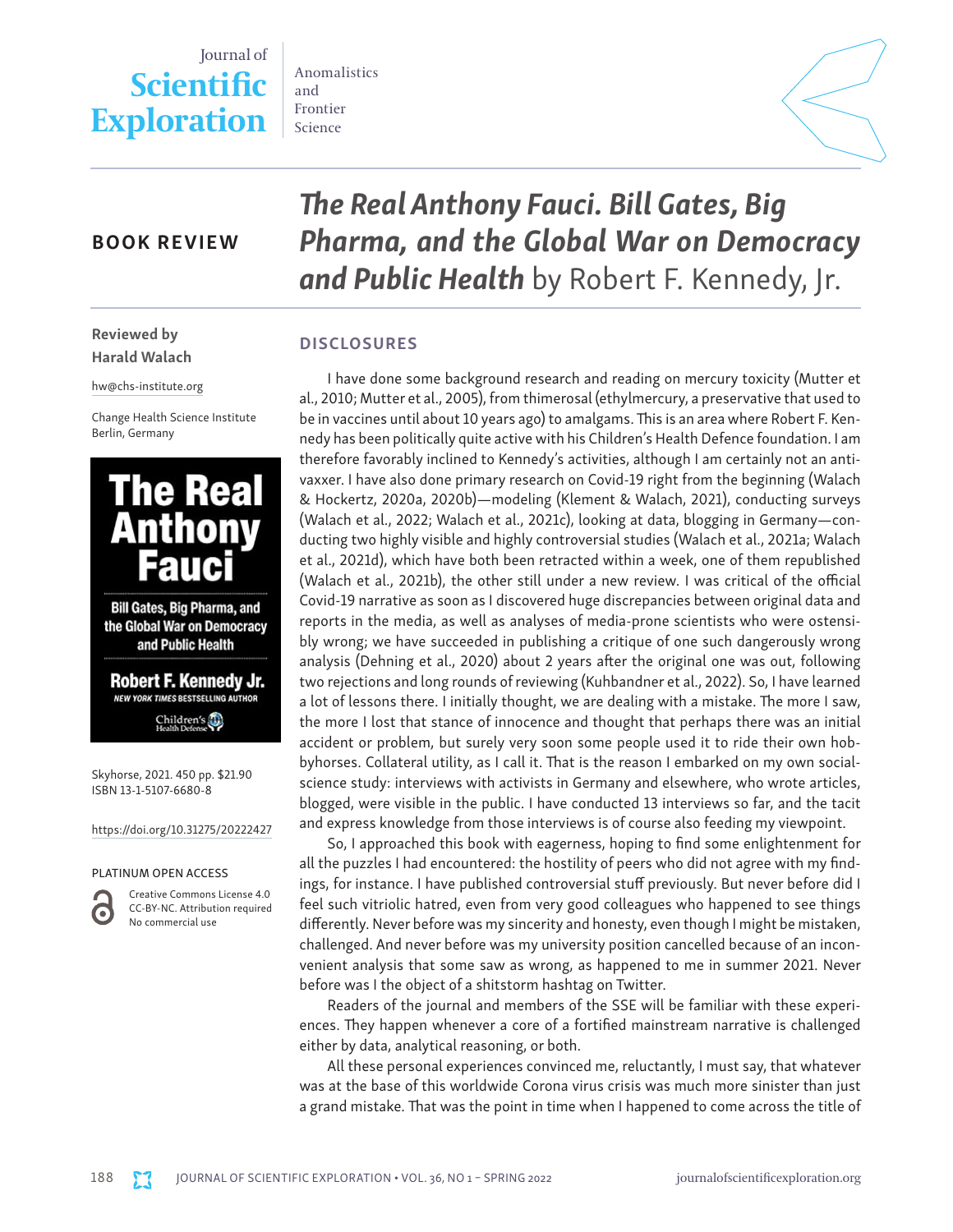this book, was electrified, and bought it. It is a long time since I have been as thrilled by a book that related facts, not a novel.

It is an important book because it poses a fundamental challenge to the integrity of medical science in the United States, and indeed worldwide, and especially regarding COVID-19 science. With all of its own bias—see below—it is still a very important contribution that should be read and discussed widely.

#### CONTENT OVERVIEW

This is an extremely well-researched piece that tries to unravel the network of conflicts of interest that might have contributed to, or triggered, the Corona virus crisis. It is the background research for a coroner's inquest for a charge of high treason. The author is of course not so stupid as to say so, but this is what I read between and behind the lines. It incriminates Anthony Fauci, the head of the National Institutes of Allergy and Infectious Diseases (NAID) with having instigated, funded, and overseen the research in the virology lab in Wuhan, which was the trigger for the pandemic, and with having covered up these origins. It also charges him with having built up an immensely dense web of researchers, who, out of comradery, but also because they depend on his funding, do his bidding. They are in such powerful positions as journal editors, reviewers on panels that judge license applications for drugs or grant proposals to steer the scientific and public opinion. Ten years ago, Bill Gates entered the picture with his foundation, making friends with Fauci and offering him collaboration for their mutual benefit, and, allegedly, that of mankind. The latter is of course the public image both of Fauci and Gates and his foundation. But in reality, so the narrative in the book goes, they are only interested in propelling their influence, power, and wealth. Fauci, by holding a job that is the best remunerated position of all public offices, including the president of the United States, and by owning wagonloads of patents (Martin, 2021) and shares in pharmaceutical companies, such as Gilead pharmaceutical or Moderna, that produce the very products Fauci and his cronies invent and patent. Gates, by investing in those companies through his personal shareholder company and his foundation, thus increasing his return on investment massively, and being part of the big international game of restructuring not only the health of the human population but also the political arena.

This is the reason why Kennedy calls this whole thing a "coup d'état." This is the most decisive word in this book, I feel. It is very cleverly placed. It shows up only on page 389 of 450 pages, when Kennedy discusses the infamous role of Robert Kadlec, a bioweapons expert for the US Army. He was President Trump's Covid-19 crisis manager. But he had long-time connections, it seems, with various CIA activities that Kennedy describes in this last part of the book. He shows how the CIA was involved with various vaccine operations across the world, and, of course, various coup d'états:

The pervasive CIA involvement in the global vaccine putsch should give us pause . . . The CIA has been involved in at least seventy-two attempted and successful coups d'état between 1947 and 1989, involving about a third of the world's governments. . . . The CIA does not do public health. It doesn't do democracy. The CIA does coups d'états. (p. 389)

There you have it. This is the place where the vocabulary changes to a clear treason-suggestive narrative. Then follow various descriptions of exercises—biowarfare threat simulation, preparedness exercises, modeling exercises—in most of which some military and CIA input can be detected through people organizing these exercises. The book culminates in the stark statement, toward the end:

After twenty years of modeling exercises, the CIA working with medical technocrats like Anthony Fauci and billionaire Internet tycoons—had pulled off the ultimate coup d'état: Some 250 years after America's historic revolt against entrenched oligarchy and authoritarian rule, the American experiment with self-government was over. The oligarchy was restored, and these gentlemen and their spymasters had equipped the rising technocracy with new tools of control unimaginable to King George or to any other tyrant in history. (p. 433)

This is a clear conspiracy narrative. Well, having read Talbot (2015), I can understand Kennedy. There, a conspiracy against JFK and his father Robert Kennedy, Sr., is alleged, at whose core the CIA is surmised to be. Thus, here comes the challenge to duel. Not with saber or pistol, but with words and the judiciary system. After all, Kennedy is a lawyer and knows his business. If a coroner picks this book up, he would be obliged, in my lay version of judicial understanding, to charge Fauci, and perhaps Gates, with high treason. That is, after all, what planning a coup d'état is.

Now, let's be clear: Nowhere is this allegation directly mentioned. This is my reading between and behind the lines. But the whole architecture of this book works toward this conclusion. And the words carrying the uttermost weight in the proceedings are not Kennedy's own words. Rather he lets others speak: Many of the direst passages are quotations from other people's books, papers,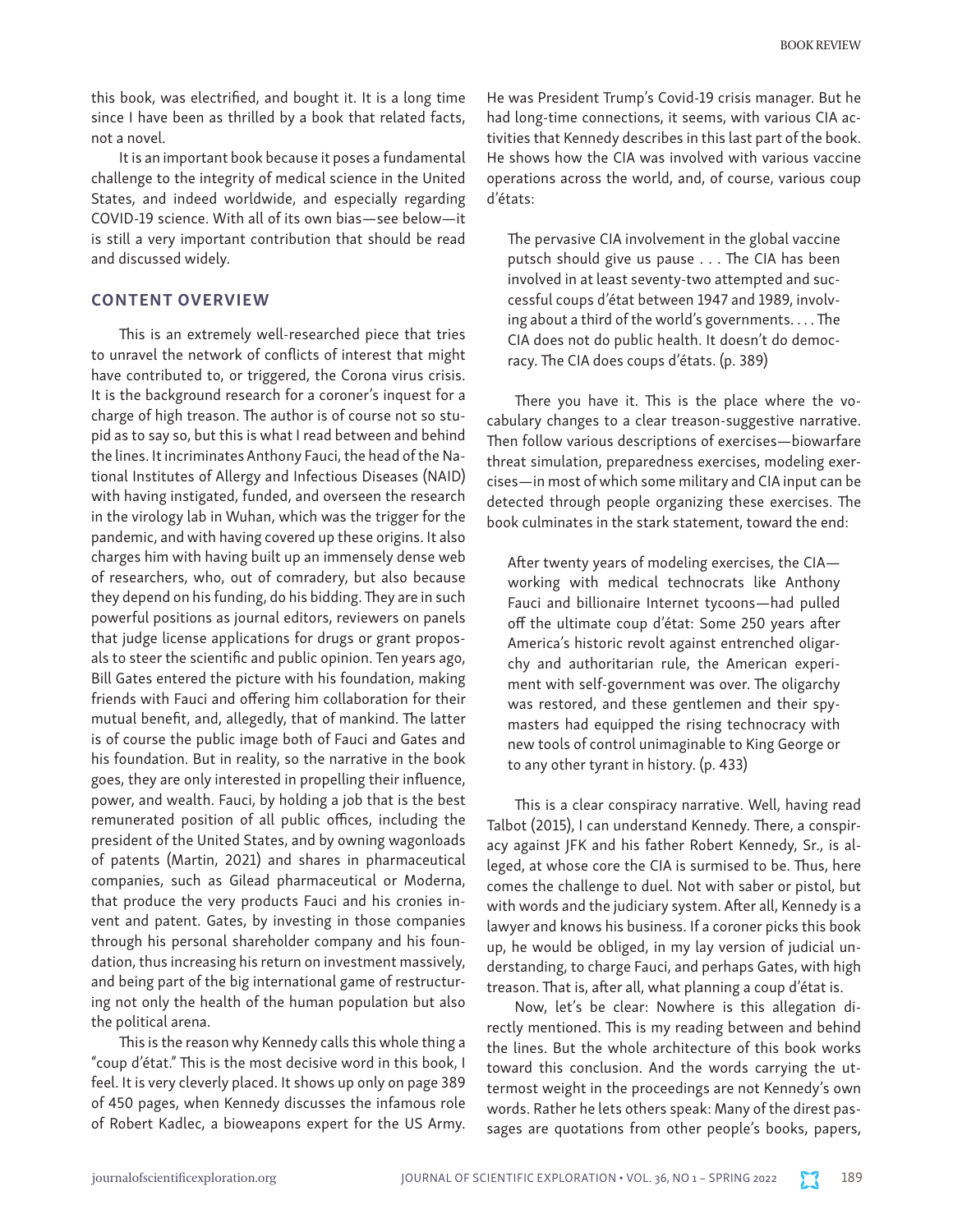interviews, as if a lawyer were letting witnesses speak.

A man of Kennedy's stature, who has made a lot of enemies already, would not survive a day without being sued for billions, if anything of what he says and alleges in this book were not either pretty well documented and proven, or the opinion of someone else who—freedom of speech anyone can quote. And so this basic argument is craftily built up from the beginning. Everything that is factual is extremely well supported by references. If I counted correctly—the notes are at the end of the chapters—then we are talking about roughly 2.200 references. Many of them lead to newspaper and magazine publications, Youtube videos and interviews, but quite a few are also original scientific references, monographs, and journal publications.

Thus, the end makes the subtitle clear. The book is about a conspiracy narrative. At its core is Anthony Fauci. His co-conspirator is Bill Gates in Kennedy's story, who both together used, if not crafted, that SARS-CoV-2 pandemic to press through with a medical agenda, bringing those novel vaccines into the world's population, and using the resulting chaos to install a somewhat more autocratic way of handling the world, abolishing a lot of what used to be all too self-evident: liberties of movement, freedom of speech, let alone sufficient income and security, as well as a psychological sense of safety.

Is this conspiracy narrative plausible? Yes, if you accept that conspiracies are not always, but sometimes, behind what we see, and if you accept that while some details might be wrong the large picture remains untouched. Is it politically viable? We shall see. It will be viable if the larger politics follow the route laid out so far, and my guess is that this is exactly what the author wants to prevent. I myself have become a conspiracy convert, mainly through the book shedding light on my own experiences. Had I not been involved with this whole business, I might have put the book down; oh no, not another conspiracy theory. But having been activated and having found myself in the limbo between hard-to-swallow policies on the one hand, mask mandates, lockdown, restriction of freedom, and a reality that did not at all warrant those activities, I was in need of an explanation. For a long time, my explanation was a Talmudic saying: "There are two things in the universe that are infinite: God's mercy and human stupidity."

Human stupidity, when confronted with a novel challenge, together with media activists who act like headless chickens and are largely innumerate, go a long way to explain irrational reactions, unsound policy decisions, and unscientific pronouncements. But as one commentator in Germany observed: After about half a year it had become clear that none of the fear-mongering scenarios had borne out. In Germany, as was even officially pronounced in 2020, the year of the pandemic, our hospitals had fewer beds

occupied than in 2019, the intensive care units were less challenged and had fewer places filled than in 2019, and the number of respiratory diseases in hospitals were fewer than in 2019 (Frank, 2021). Never was there a shortage of ICU beds (Lausen & van Rossum, 2021). And there was no surplus mortality out of the ordinary. That might have been different in other countries. All that was obvious in the middle of 2020, and still our politicians drummed up fear of the virus and the collapse of the health system, and said: Only if we have a vaccination, will we be able to return to normal. And many thought that this behavior was in need of explanation. Would stupidity be sufficient? Are our leading politicians indeed so stupid? I thought: could be, who knows. We know that humans are very bad at judging random events as random, and they are very good in detecting patterns where there are none. Better detect one tiger too many than one too few. Your survival depended on it in olden times. So, we see "invisible hands" where there are none, and we are prone to detect mischievous plans where there is only incompetence. That, really, is the alternative explanation for the fiasco that we are in the midst of experiencing.

Kennedy now puts diverse threads together and weaves a net as dense as Fauci's net of cronies and dependents. Whoever wants to understand this should read this book. Even if one does not buy into the grand narrative of conspiracy developed here, it is a fountainhead of detailed knowledge and surprising insights. I am presenting some that were important for me.

The NIAID, the sub-branch of the National Institutes of Health (NIH) Fauci runs, was a minor agency under threat of dissolution, together with the CDC in the 1950s and early 1960s. This was because infectious diseases, a major public health threat in the war years, were ever more receding. Good nutrition and sanitation were the most important drivers of this development. So NIAID director Richard M. Krause developed "The return of the microbes" strategy (p. 130). This was what Fauci took over from his boss, when Krause stumbled over a pharma scandal and vacated his seat for Fauci in 1984. Today, NAID is the single largest agency within NIH with an annual budget of 6 billion USD.

Enter HIV/AIDS in the 1980s. This is a fascinating story. Kennedy devotes some 120 pages to it, as this is the template: Via the hyping of a pandemic that never was and that was contained among subpopulations, Fauci succeeded not only to up his budget considerably, he also pulled the research—and the power—from the National Cancer Institute to his agency, together with the budget. He or some of his researchers developed some patents and the antiretrovirals took off: extremely potent, toxic, and expensive. This laid the ground for his power: a king's budget to distribute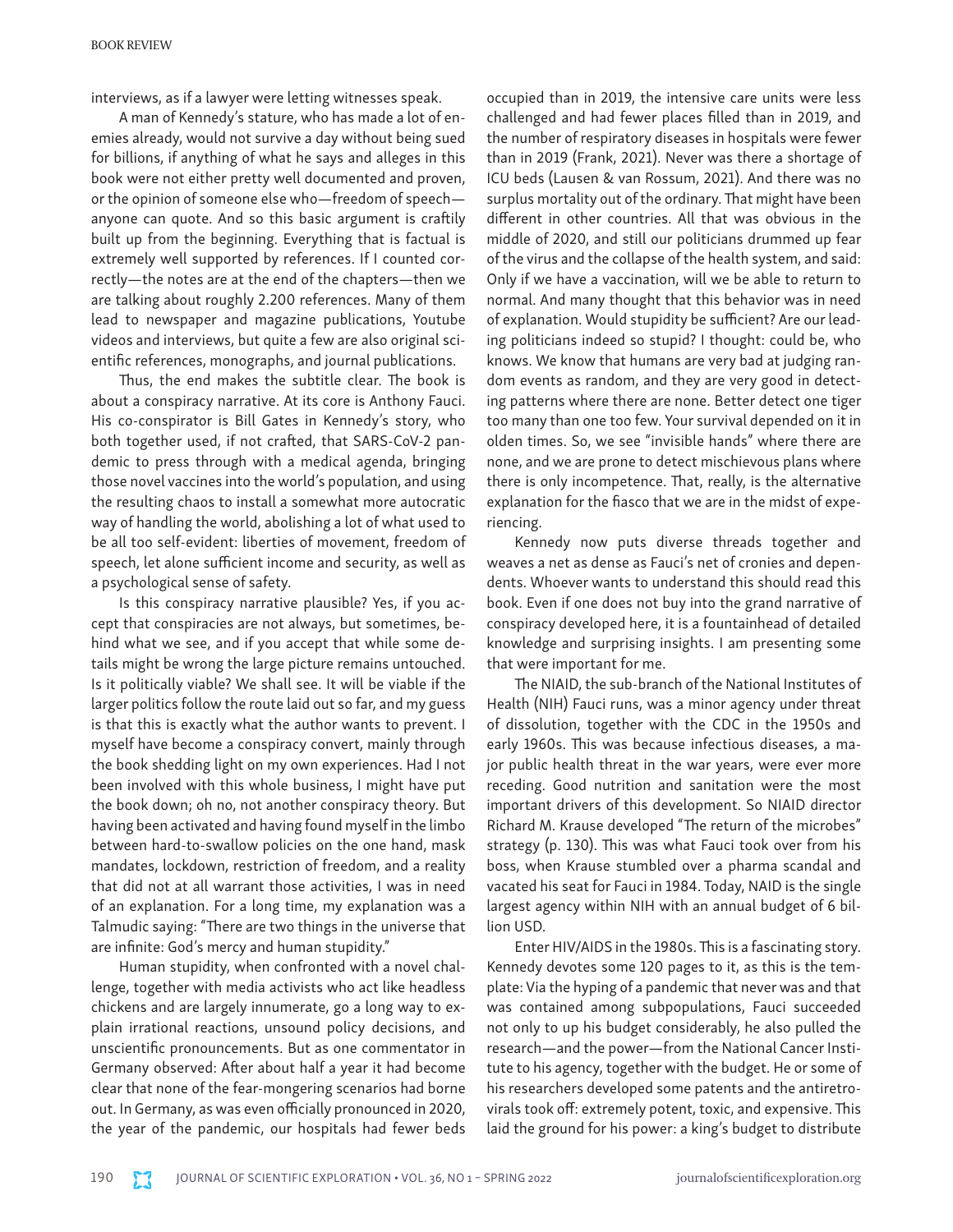to loyal barons, a dense network of researchers and reviewers, inroads into all kinds of political and media circles.

From then on Fauci had developed a simple strategy: When one scare vanishes, cook up a new one—bird flu, swine flu, Ebola, SARS, MERS, now SARS-CoV2—and always with a lot of noise. Each was a huge scare, with a dutiful entourage of scientists that supported his predictions, modelers that generated the scary figures, which never turned out to be true but which always provided him with an ever-growing budget and influence such that no one dared cross him for fear of personal consequences. That is the story Kennedy describes. An email dump of Fauci's revealed by a Freedom of Information Act request and discussed in the *New York Post* on June 5, 2021, signed by Fauci himself on March 11, 2020, shows this tournament of scares graphically. The winner is: Coronavirus (Figure 1).

The final act: Due to the bioweapons convention, active research in bioweapons was largely disbanded in the US, Obama restricted research on gain-of-function of viruses, except "patriotic use," i.e., some research on vaccines and potential threat scenarios as defensive research. And Fauci and his cronies, Daszak, Baric, and others had to relocate their research into other countries. The newly built Wuhan lab was one of the prime funding recipients that received money from NIH, DARPA, and other agencies, often channeled through Daszak's Eco Health Alliance, says Kennedy. And this is where the story begins:

Email material from Fauci, opened up via a Freedom of Information Act inquiry, shows that Fauci knew of the potential lab origin of the virus and had a problem, because the research was funded by him. Andersen of the Scripps Institute, who was the first to publicly call those who said otherwise conspiracy theorists (Andersen et al., 2020), alerted Fauci to a potential lab accident with Fauci's "fingerprints on it." An emergency phone call was arranged with all the top names in the field who later signed the infamous letter declaring the pandemic a zoonosis (Calisher et al., 2020), including Germany's virus chieftain Christian Drosten, who alarmed the German public in weekly podcasts and frequent TV airings.

Might Fauci have made clever use of that accident? Kennedy suggests that. The vaccination platforms had



Figure 1. Scan of email-dump by Anthony Fauci published June 5, 2021, by the *New York Post* (Kennedy 2021, p. 371, reference note 142 on p. 377).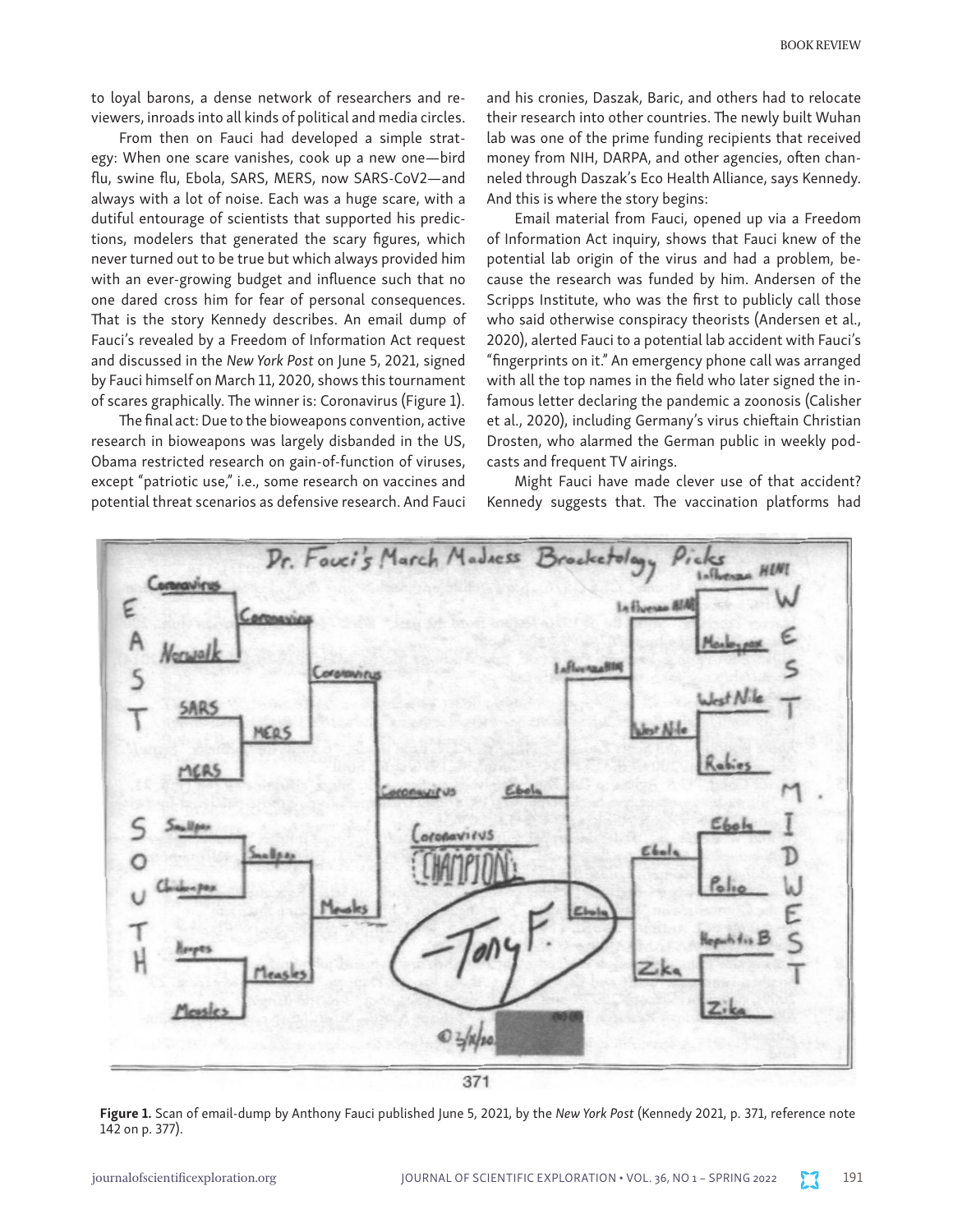been developed many years ago, against other diseases such as HIV/AIDS, with no positive effect but with some disastrous consequences, which Kennedy details over many pages. Fauci, and Gates, had their stakes there—patents, shares in the companies, etc. Did they also actively promote this? It seems so, as they started investing in the respective companies early on, earlier than the pandemic was known. Kennedy is meticulous in his notes.

Let me give you one example: Medical doctors in the US and elsewhere had alerted the public to the benefit of early treatment of Covid-19 with antivirals, mainly cheap generic ones like hydroxychloroquine or ivermectin, together with anti-inflammatories zinc and later on aspirin for preventing clotting, if the early interventions were insufficient (McCullough et al., 2021). Altogether this proved useful and cheap, as the substances were all available; it would simply have been some off-label use, as hydroxychloroquine and ivermectin were antiparasitic medications, which, however, also are antivirally active. These cheap regimens were aborted, mainly by Fauci in cooperation with some WHO and researcher input from conflicted researchers. Why? Because Fauci had his own horse running, remdesivir, an antiviral agent that used the very same pharmacological principle as ivermectin, only it was patented and by many orders of magnitude more expensive, and much more laden with side effects. Fauci held a patent and it is produced by Gilead Pharmaceutical, a company Fauci appears to hold shares in. Kennedy cites some interesting cases where the usage of ivermectin contributed to a drastic fall in Covid-19 morbidity and mortality in India, some countries in Africa, and apparently also in China which seems to have adopted the McCullough protocol or something similar.

The turning point in the narrative is a 2010 meeting between Fauci and Gates in which Gates seems to have proposed cooperation to mutual benefit which Fauci obviously accepted. What happened next will have to await a new bestseller, I guess. But it is clear from the material presented that they teamed up in developing new patents, investing into research that benefited their mutual or individual interests. It is known that Gates has high stakes in the international vaccination campaigns. He donates via his foundation to NGOs like the international vaccination alliance GAVI, which he supports, or the WHO, where he is one of the five most important sponsors. He buys shares in the respective companies that produce the vaccines. And even though WHO and other organizations buy the vaccines at reduced costs and distribute them around the world, the profit goes back to Gates via his personal shareholder company that pockets the profits. Capitalist philanthropy: You invest one dollar via a charitable donation which multiplies by the activities you support and flows

back into your pockets tenfold or more. And it is known that Kennedy has a high stake in countering this.

So it is not surprising that Gates is the villain in that narrative, trying to kill off half the population with vaccines that are designed to make girls barren in Africa under the guise of philanthropy, gruesome but well-documented, and supporting another one of his pet projects, reducing net-carbon output to zero (Gates, 2021). A chapter is devoted to the eugenic leanings of the Gates family and the Rockefeller Foundation associated with the Gates. A series of chapters is devoted to some very dubious experiments in Africa to test useless HIV-vaccines with much collateral damage. Kennedy evokes his uncle Ted Kennedy, who as a U.S. Senator made the Tuskagee experiments on prison inmates public and stopped them, where syphilis was inflicted and went untreated to study its natural course (Rockwell et al., 1964). He puts some of the Fauci–Gates vaccination experiments on the same line. I am not knowledgeable enough to judge whether that is correct. But the documentation seems to support the claim. And on and on it goes. Its 450 densely printed pages are the story of a monstrous, heinous greed and preposterous arrogance of being the world's savior. If only 10% of what Kennedy says is true, it would be bad enough. And from what I know, I have discovered very few, quite minor mistakes.

## PROS, CONS, AND CONTRIBUTION TO THE LITERATURE

There are weaknesses: The book meanders sometimes; some chapters are less well-written, possibly due to some assistants taking over. There are detours, like attacks on all kinds of vaccinations, reentries, and redundant information. Some references would have benefitted from going to the sources instead of giving secondary references. But overall it is diligently done and captivating writing. No measured academic pros and cons, but with careful crafting of words. It is a book on the way to the bestseller shelves. But there are not many books on those shelves that are its equal. The book marks a new era—the era where revolutions do not happen by force, but by nudging, media presence, and brainwashing. Or should we say brain mask mandates?

There is an old saying: The opposite of good is not bad, but well-intended. Now, this is what we see here: apparently well-intended, and perhaps even believed to be, acts of philanthropy, and sometimes greed and power-mongering badly clothed as philanthropy. Even if Kennedy is wrong, this dense network of grant recipients of the Bill and Melinda Gates Foundation—some 30.000 or so institutions worldwide—is of course a network of people grateful, dependent, and likely eager to return a favor. Whoever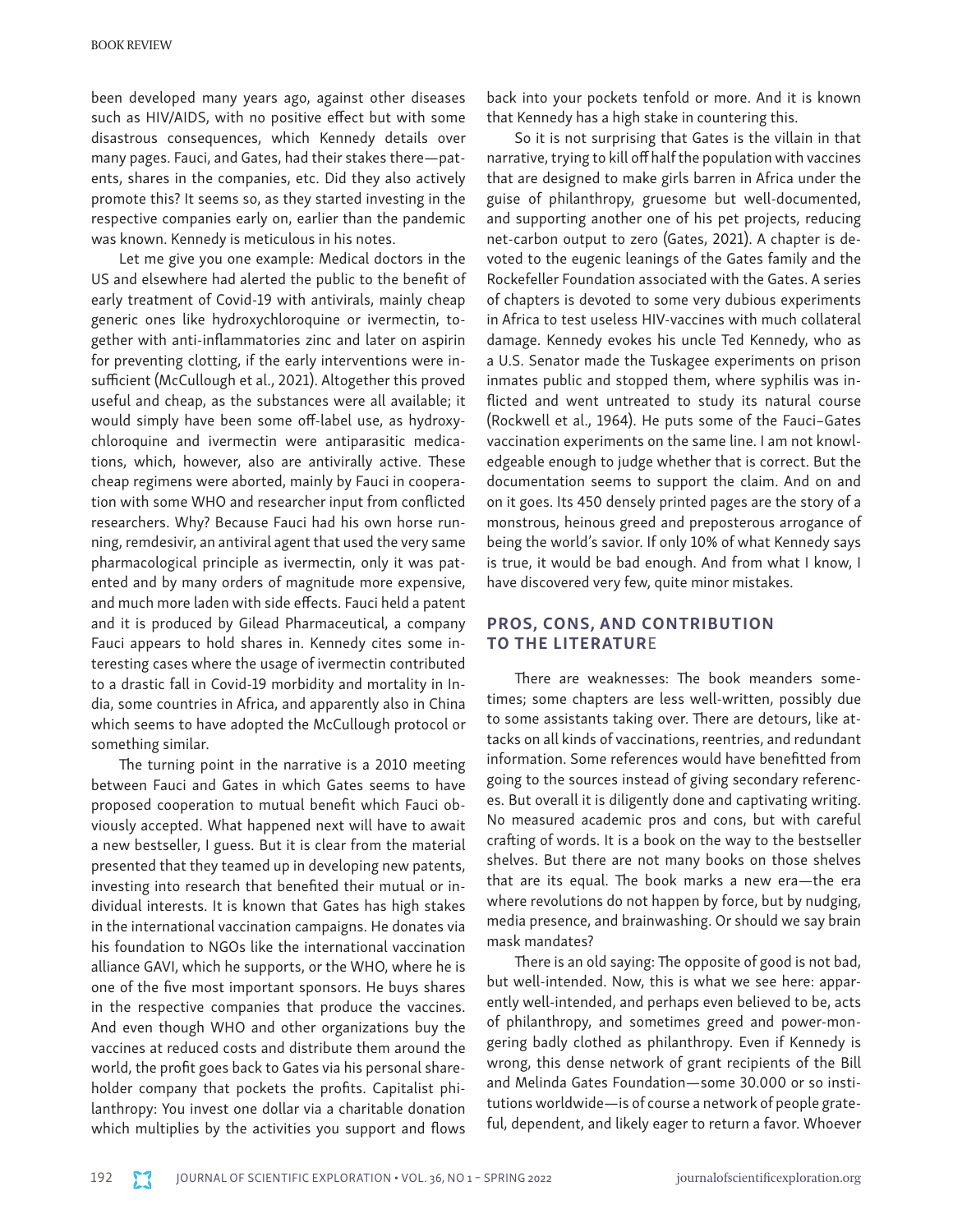is a recipient of a grant will be nobly inclined toward the benefactor and turn a blind eye to a benefactor's shrewd actions. Our German weekly *Der Spiegel*, once a critical magazine, has received grants by the Gates foundation and since has lost most of its teeth regarding medicine and vaccination. That's Just one example.

So, the consequence of Kennedy's analysis, even if his conspiracy theory turns out to be wrong, is lucid: If we allow big money to buy its influence everywhere and to promulgate the opinions and standpoints of those who own and distribute it, then we are actually already living in a plutocracy, in a regime of the rich, that also happens to turn out a sani-fascism, a fascism preoccupied with health and sanitation. It forgets a fundamental truth: We have by one order of magnitude more bacteria and viruses in and on us than we have cells, 1 kg of mass, and without them we would be unable to live. And it also shows that those who have the money and the power do not always have the knowledge and the wisdom needed to guide the world to a place of greater freedom and comfort.

### REFERENCES

- Andersen, K. G., Rambaut, A., Lipkin, W. I., Holmes, E. C., & Garry, R. F. (2020). The proximal origin of SARS-CoV-2. *Nature Medicine*, *26*(4), 450–452. [https://doi.](https://doi.org/10.1038/s41591-020-0820-9) [org/10.1038/s41591-020-0820-9](https://doi.org/10.1038/s41591-020-0820-9)
- Calisher, C., Carroll, D., Colwell, R., Corley, R. B., Daszak, P., Drosten, C., Enjuanes, L., Farrar, J., Field, H., Golding, J., Gorbalenya, A., Haagmans, B., Hughes, J. M., Karesh, W. B., Keusch, G. T., Lam, S. K., Lubroth, J., Mackenzie, J. S., Madoff, L., Mazet, J., Palese, P., Perlman, S., Poon, L., Roizman, B., Saif, L., Subbarao, K., & Turner, M. (2020). Statement in support of the scientists, public health professionals, and medical professionals of China combatting COVID-19. *The Lancet*, *395*(10226), e42–e43. [https://doi.org/10.1016/S0140-6736\(20\)30418-9](https://doi.org/10.1016/S0140-6736(20)30418-9)
- Dehning, J., Zierenberg, J., Spitzner, F. P., Wibral, M., Neto, J. P., Wilczek, M., & Priesemann, V. (2020). Inferring change points in the spread of COVID-19 reveals the effectiveness of interventions. *Science*, *369*(6500), eabb9789.<https://doi.org/10.1126/science.abb9789>
- Frank, G. (2021). *Der Staatsvirus. Ein Arzt erklärt, wie die Vernunft im Lockdown starb*. Achgut.
- Gates, B. (2021). *How to avoid a climate disaster. The solutions we have and the breakthroughs we need*. Allen Lane.
- Klement, R. J., & Walach, H. (2021). Low Vitamin D status and influenza vaccination rates are positive predictors of early Covid-19 related deaths in Europe—A modeling approach. *Zenodo*. [https://doi.org/10.5281/](https://doi.org/10.5281/zenodo.4680691) [zenodo.4680691](https://doi.org/10.5281/zenodo.4680691)
- Kuhbandner, C., Homburg, S., Walach, H., & Hockertz, S.

(2022). Was Germany's lockdown in Spring 2020 necessary? How bad data quality can turn a simulation into a dissimulation that shapes the future. *Futures*, *135*, 102879. https://doi.org/10.1016/j.futures.2021.102879

- Lausen, T., & van Rossum, W. (2021). *Die Intensivmafia: Von den Hirten der Pandemie und ihren Profiten*. Rubikon.
- Martin, D. E. (2021). *The Fauci/Covid-19 Dossier*. https://f. hubspotusercontent10.net/hubfs/8079569/The%20 FauciCOVID-19%20Dossier.pdf
- McCullough, P. A., Kelly, R. J., Ruocco, G., Lerma, E., Tumlin, J., Wheelan, K. R., Katz, N., Lepor, N. E., Vijay, K., Carter, H., Singh, B., McCullough, S. P., Bhambi, B. K., Palazzuoli, A., De Ferrari, G. M., Milligan, G. P., Safder, T., Tecson, K. M., Wang, D. D., McKinnon, J. E., O'Neill, W. W., Zervos, M., & Risch, H. A. (2021). Pathophysiological basis and rationale for early outpatient treatment of SARS-CoV-2 (COVID-19) infection. *The American Journal of Medicine*, *134*(1), 16–22. [https://doi.org/10.1016/j.](https://doi.org/10.1016/j.amjmed.2020.07.003) [amjmed.2020.07.003](https://doi.org/10.1016/j.amjmed.2020.07.003)
- Mutter, J., Naumann, J., Schneider, R., Walach, H., & Haley, B. E. (2005). Mercury and autism: Accelerating evidence? *Neuroendocrinology Letters*, *26*, 431–437.
- Mutter, J., Curth, A., Naumann, J., Deth, R., & Walach, H. (2010). Does inorganic mercury play a role in Alzheimer's disease? A systematic review and an integrated molecular mechanism. *Journal of Alzheimer's Disease*, *22*, 357–374. [https://doi.org/DOI 10.3233/JAD-2010-](https://doi.org/DOI%2010.3233/JAD-2010-100705) [100705](https://doi.org/DOI%2010.3233/JAD-2010-100705)
- Rockwell, D. H., Yobs, A. R., & Moore, M. B. (1964). The Tuskagee study of untreated syphilis: The 30th year. *Archives of Internal Medicine*, *114*, 792–798.
- Talbot, D. (2015). *The devil's chessboard: Allen Dulles, the CIA, and the rise of America's secret government*. Collins.
- Walach, H., & Hockertz, S. (2020a). A reply to Dr. Pan's and Dr. Wu's response: Wuhan COVID-19 data—An example to show the importance of public health interventions to fight against the pandemic. *Toxicology*, *441*, 152524. <https://doi.org/10.1016/j.tox.2020.152524>
- Walach, H., & Hockertz, S. (2020b). Wuhan Covid19 data—More questions than answers. *Toxicology*, *440*, 152486. [https://doi.org/https://doi.org/10.1016/j.](https://doi.org/https://doi.org/10.1016/j.tox.2020.152486) [tox.2020.152486](https://doi.org/https://doi.org/10.1016/j.tox.2020.152486)
- Walach, H., Klement, R. J., & Aukema, W. (2021a). The safety of COVID-19 vaccinations—Should we rethink the policy? *Science, Public Health Policy, and the Law*, *3*, 87–99.
- Walach, H., Klement, R. J., & Aukema, W. (2021b). Retracted: The safety of COVID-19 vaccinations—We should rethink the policy. *Vaccines*, *9*(7), 693. [https://doi.](https://doi.org/10.3390/vaccines9070693) [org/10.3390/vaccines9070693](https://doi.org/10.3390/vaccines9070693)

<https://www.publichealthpolicyjournal.com/general-5> Walach, H., Ruof, V., & Hellweg, R. (2021c). German